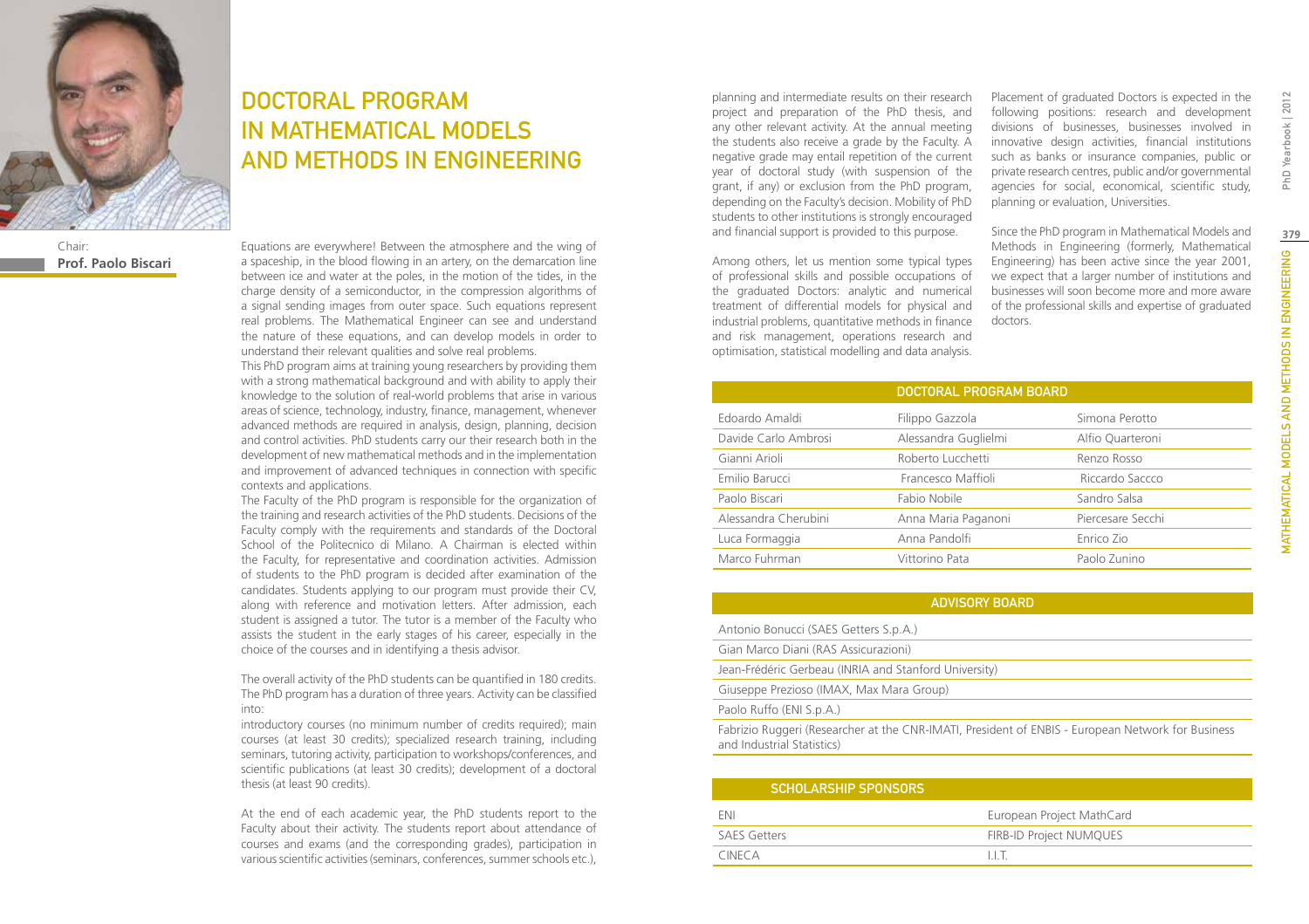# Numerical Modelling of Flows in Fractured Porous Media by the XFEM Method

### **Alessio Fumagalli**

The objective of this thesis is the development and the implementation of advanced models for the simulation of two phase flows in heterogeneous porous medium and in particular in the presence of fractures. In the last few decades oil industries have resorted more and more to mathematical and numerical modelling to help locating new hydrocarbon reservoirs and to exploit the existing ones at their best. The exploration of hydrocarbons is a very expensive and risky operation, with a chance of success ranging from 30 to 80%. Accurate numerical simulation of generation and migration processes can support the tracking of hydrocarbons "from source to trap" and therefore reduce risks and costs in oil exploration. A vast literature is present for flows of hydrocarbons in the underground in terms of both laboratory experiments and numerical models. The numerical models commonly used, like invasion percolation or flowpath modelling, are too simplistic to resolve all the physical phenomena of the problem. A major drawback is the lack of a detailed and realistic description of the fractures. Recently, thanks to new fast numerical solvers and the diffusion of supercomputers, the attention of the scientific community has turned

to the direct resolution of the physical equations governing the flow, previously regarded as too computationally expensive. Usually finite elements or finite volume methods are applied to solve these equations. Even if the aforementioned technological advantages can improve the performance of a simulation some problems still remain. Both finite elements or finite volumes require a computational grid, which has to number of unknowns in the approximate the real domain. In realistic applications the creation of a mesh which resolves all the fractures is difficult even for modern mesh generation software. The resulting grid may have poor quality or involve several billions of grid cells. yielding a problem of prohibitive presented in a sequent work computational costs even in the high performance computing framework. On the other hand if the numerical model does not resolve the fractures reasonably well the solution is poorly approximated. Finally, all the data we know about the properties of the underground at the time when the secondary migration took place, i.e. several million of years ago, are affected by uncertainty and multiple scenario analysis is required to obtain a better forecast of the reservoir distribution.

In literature it was proposed a model to overcome some of

these problems, for the singlephase flow, using a domain decomposition approach where the fractures are natural interfaces between subdomains and flow within fractures is solved by a suitable reduced model. Only the twodimensional cases has been treated on simple geometries and the grids are still conforming to the fractures. This model can successfully address the problem of the high simulation, in the restricted case of non intersecting fractures acting as preferential paths or barriers, which completely cut the domain in separated sub-domains. Moreover realistic simulation in a three dimensional porous medium are where also suitable interface conditions are imposed on the intersecting fractures. These conditions do not take into account the different properties of the fractures involved in an intersection, e.g. one fracture can act as a barrier with respect to the other one, and they simply impose the conservation of mass and the continuity of the pressure. While all of the aforementioned models are written in the framework of domain decomposition and cannot handle fractures with tips, in a recent work the model is extended to admit fractures which do not cut entirely the



**1. On the left, pressure filed with the original model. On the right, pressure field with the reduced.**

domain. To overcome the limit of the conformity between the grids of the fractures and the grid of the porous medium, the previous model is extended to the case of non matching grids between the fractures and the porous medium. The idea is based on the extended finite discontinuity of the pressure and the Darcy velocity inside the where suitable interface cut elements of the bulk grid. mesh conformity and generation in the velocity. In this case the disappear and the reduced model can be successfully applied to realistic problems. Finally in a recent work the authors extend the reduced model valid for the single-phase flow to the two phase flow problem.

The aim of this thesis is twofold. We introduce further extensions of the non

element method (XFEM) to allow non matching grids, we extend With this model the problems of allow jump in the pressure and matching reduced model in the case of single-phase flow. In particular we address the problem of gravity effects. i.e. how the reduced model and the coupling conditions have to be modified to take into account this new feature correctly. In the framework of the case of crossing fractures conditions are considered to XFEM method is applied to the porous matrix as well as to the fractures whose meshes form an arbitrary set of non matching grids which intersect and communicate. Finally using the same mathematical and numerical tools we present a reduced model for the parabolic problem governing the transport of a passive tracer in the porous medium. This

problem is very interesting as it can model pollutant transport in water-bearing strata. For all of these models we present both analytical and numerical results with an emphasis on realistic problems. The other part of the thesis consists in the parallel implementation, in the framework of the LifeV finite element library, of a threedimensional two-phase flow solver. Modern programming and numerical techniques are used to obtain a general, robust solver. Some realistic problems are presented such as the flow of oil along a fault, as Figure 1 shows, or the trapping under an impermeable cap-rock. We also tested the scalability of the code on super-computer machines.

Furthermore, the effectiveness of the proposed models could be improved introducing stabilization techniques or appropriate preconditioners to obtain a condition number which is independent of the position of the fractures. In addition, for the transport of the tracer an important improvement would be the inclusion of stabilizations to handle advection-dominated problems without resorting to mesh refinement.

PhD Yearbook | 2012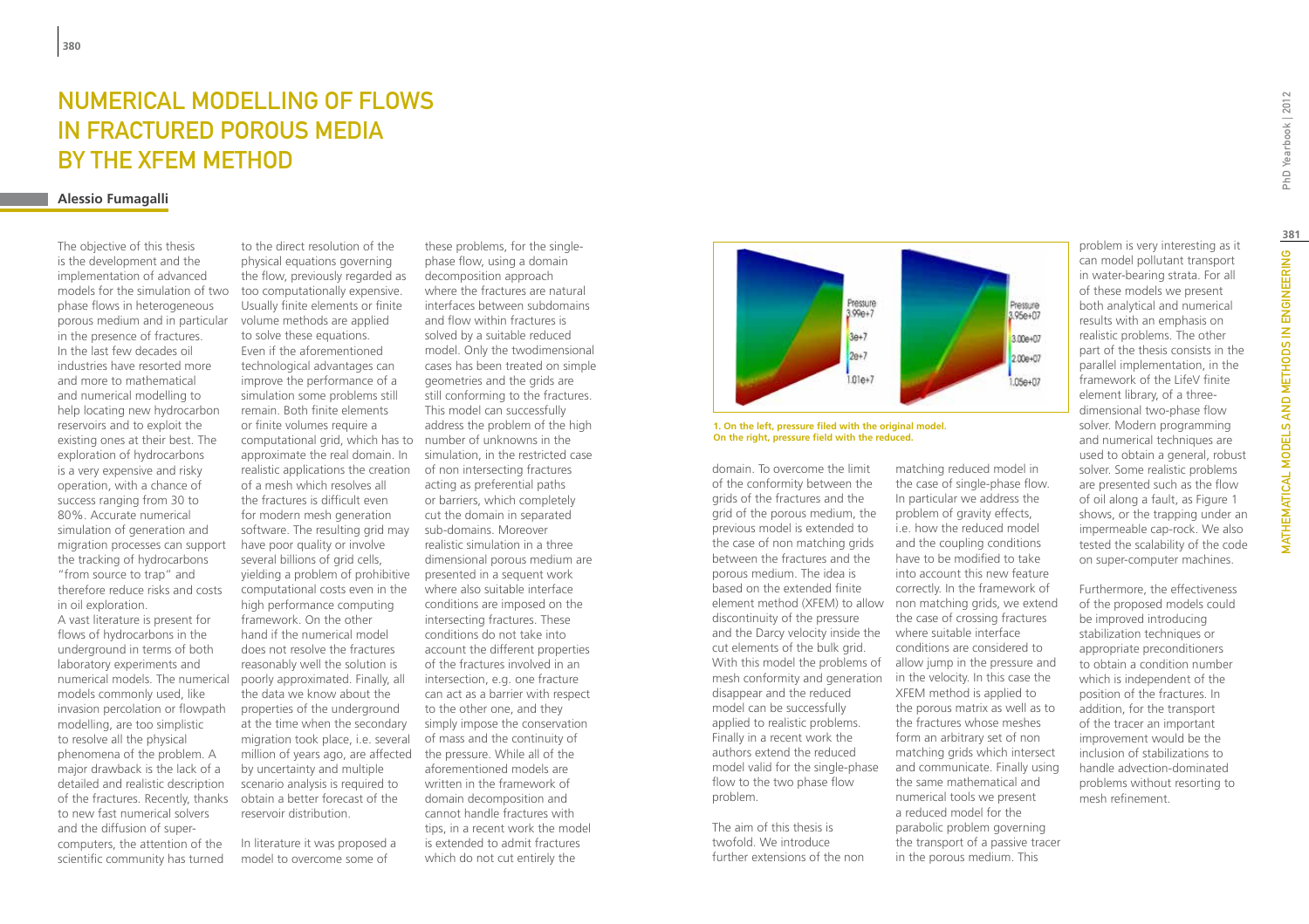# STATISTICAL METHODS FOR CLASSIFICATION IN CARDIOVASCULAR HEALTHCARE

### **Francesca Ieva**

Since a strong attention has been devoted in the last decades to healthcare management for social, medical and economical reasons, over recent years also the development and the improvement of suitable tools for measuring the quality of care has become a research field of extreme importance. Within this context, since patient's outcomes enable researchers to assess the quality of care, there has been a widespread diffusion of techniques for monitoring and evaluating the underlying processes generating such outcomes. This task is nowadays unavoidable in order to get a sensible improvement of healthcare services quality, as well as to contain economical costs. In order to achieve a suitable strategy for assessing healthcare performances, it is necessary to identify suitable operating protocols, as well as the functional competence of institutions, and then to monitor them over time. In this way, a continuous collection of data proved to be mandatory. With this respect, a dataset (clinical registry and/or administrative database) describes the process underlying a disease. The more complex, structured and detailed is the dataset, the more difficult is the analysis required for its exploitation. In other words, monitoring healthcare systems through

data collections asks for careful design of experiment and high quality of collected data, shared standards of collection and strict control on filling compliance and reliability of the data. Moreover, it calls for suitable statistical methods for analysis, modelling and prediction. Only in this way it is possible to derive models which are capable of realistic interpretations of the process underlying the dataset. Statistical techniques, when applied to measurement data, can be used firstly to highlight areas that would benefit from further investigation, then to model processes relating patterns of care, patients casemix, hospital influences and outcomes of interest, and finally to make predictions on them. Statistics enables the researchers to identify variation within the process under observation. Understanding, modelling and then quantifying this variation are the first steps towards quality improvement. An important goal of Regione Lombardia (healthcare division) is the use of performance measures for monitoring cardiovascular offer, as well as to assess institutions within the regional healthcare service in order to provide evidence for initiatives aimed at enhancing professional accountability in the public sector. Specifically, a Strategic Program, named



**1.**

*"Sviluppo di nuove strategie conoscitive, diagnostiche, terapeutiche e organizzative in pazienti con sindromi coronariche acute"*, has started in 2008 with, among others, the goals of (i) pointing out a comprehensive clinical and epidemiological picture of how Acute Myocardial Infarction (AMI) is treated in Regione Lombardia; (ii) assessing the effectiveness of patterns of care delivered at AMI patients, in order to invest in innovations starting from real epidemiological evidence and needs; (iii) exploiting administrative databanks for addressing clinical and epidemiological enquires; (iv) highlighting critical situations in healthcare delivery and then improving hospital performances; (v) providing people in charge with healthcare government with decisional support based

time data. In order to address these issues, suitable methods to collect, analyse and model data are needed. The results of statistical analyses carried out on data arising both from clinical registries and administrative databanks may influence funding and policy decisions, and are used to generate feedback for providers. The providers' profiling based on current data collections is a new way improving quality of healthcare offer. This requires shared information-technology systems of data collection and for advanced statistical methods able to classify providers, to quantify their effect on outcomes of interest at patients' level and to make reliable predictions. Statistics is then of paramount importance in more than one step of the cardiovascular healthcare process, especially in supporting this new concept of "realtime" epidemiology based on observational clinical registries and administrative databanks. In fact, the statistician plays a central role during the design of experiment, carries out the monitoring of data collection, evaluates the process and produces a feedback for involved clustering carried out starting players, elaborates models necessary for providers' profiling, and unsupervised classification classification and outcomes prediction. The decisional

on statistical evidence and real

support provided by statisticians is evidence based and is based on real epidemiological evidence and needs, involving low cost data sources, i.e., real-time and sustainable from economic perspective.

In this thesis a general approach to model fitting aimed at clustering is considered, focusing on grouped (longitudinal) data arising from healthcare context, where examples of grouping factors are hospitals (and diseases) with respect to patients or patients themselves with respect to measurements carried out over time. The main goal is then to present a number of statistical techniques for the analysis of such data, in order to provide methods for supporting decisions of clinicians as well as of people in charge with healthcare government. Clinically speaking, we will focus on problems related to the improvement and optimization of patterns of care for patients affected by Acute Coronary Syndromes and on semi-automatic diagnosis of an infarction called Bundle Brunch Block. On the other hand, the main statistical topics we will deal with are from random effects estimation, of multivariate functional data. Suitable statistical models and

techniques are exploited and approached both from a classical and Bayesian viewpoint. For example, we may distinguish two types of applications: those in which the individual random effects are of paramount interest for discriminating unusual performances of healthcare providers and those where functional depth measures are used for exploiting morphological features which allow for pattern recognition of different diseases. Among other benefits, these approaches provide a criterion to detect clusters of providers with unusual results or to diagnose infarction starting from a purely statistical approach.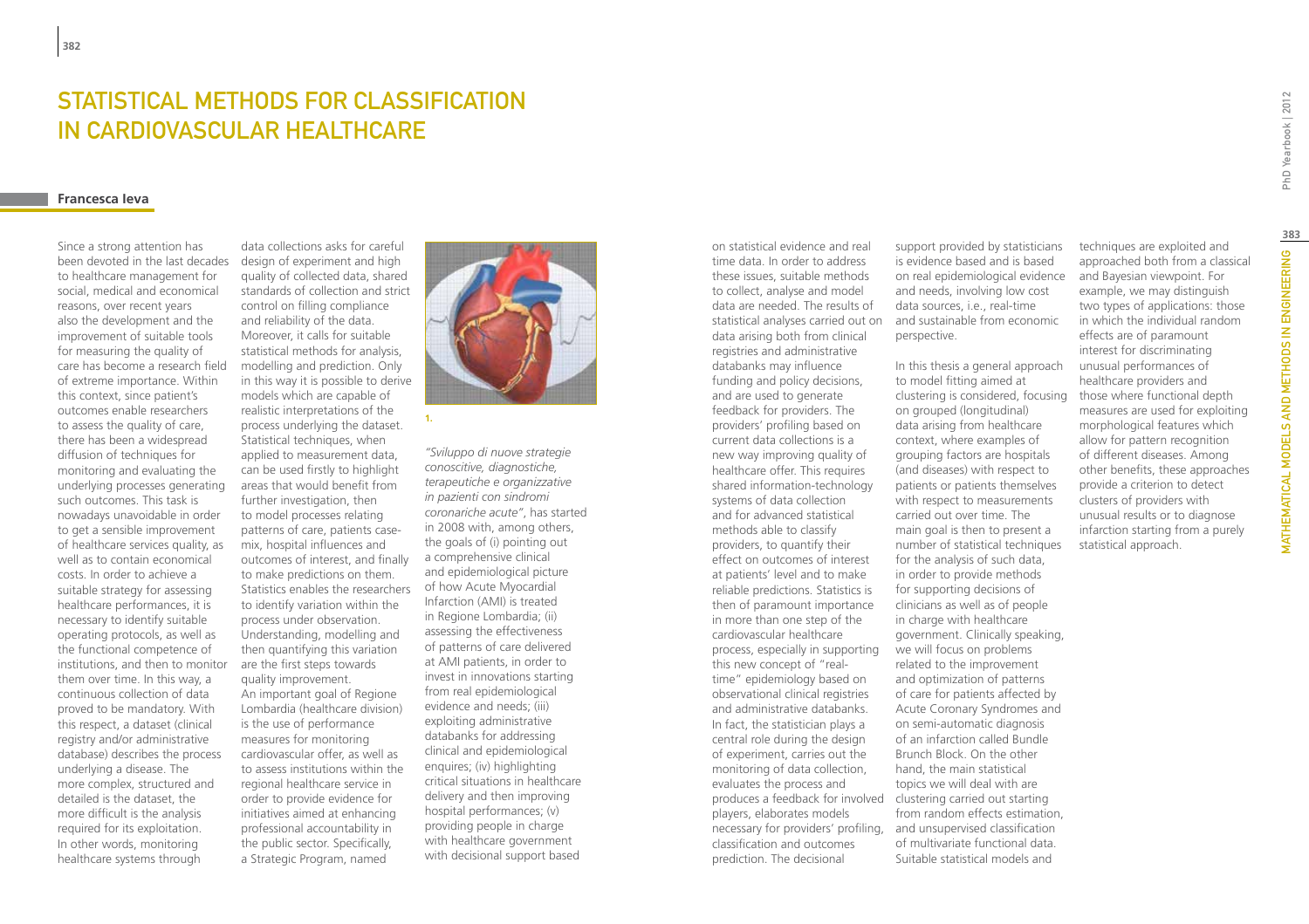# CHARACTERIZATION OF DELAYED after-depolarization in extended FitzHugh-Nagumo models

### **Chiara Lelli**

In the Thesis we have studied a mathematical model that characterizes and predicts a particular type of disease in the evolution of the cardiac action potential known as delayed after-depolarization (DAD). Such a phenomenon is induced by a spontaneous depolarization of the membrane occurring before the cardiomyocytes have recovered the rest state. If the depolarized potential reaches a threshold (which is a physiological parameter peculiar to the biological system), a secondary electrical wave can be generated, and an abnormal contraction of the cell can be induced thus affecting the heart beating. In this case the after-depolarization is labeled as supra-threshold DAD, and this is the type of mechanisms we are interested in. The FitzHugh-Nagumo model provides a well-suited scheme to study this phenomenon, since, due to its flexibility, it can easily extended in order to interpret the particular features of the system we would analyze. Although it was proposed to reproduce the transmission of the electric signal in the neuronal membrane, in the literature it is often used to model the cardiac action potential, since the physiological processes underlying the two mechanisms are generally the same. The variables involved in the dynamical system are the

membrane potential, v, and the recovery variable, w, which evolves with a slower dynamics with respect to the potential. In the present Thesis we have defined particular solutions of the FitzHugh-Nagumo dynamical system, that we have called spike-solutions. They are characterized by the number of supra-threshold turns they perform around the equilibrium point before the potential approaches the steady state. Among these trajectories, we analyzed one in particular, that acts as a separatrix in the phase plane, and we studied the behaviour of such an orbit by varying both the values of the constitutive parameters of the model and the threshold the solution has to cross. We considered that the parameters range over a set of values that ensures the presence of only one equilibrium configuration for the dynamical system, and, in particular, we proved that, for these parameters values, all the trajectories are bounded and limit cycle solutions are absent in data found in the literature, the phase plane. A crucial property of a spikesolution is the amplitude of the first turn (spike), since it plays the rule of the activation threshold. Indeed this parameter, compared with the physiological threshold, can give useful information on the nature of the DAD, and in particular it

can identify supra-threshold and sub-threshold DADs. In a first analysis we consider the minimum point of the nullcline corresponding to the potential variable as the threshold. Nevertheless this proved to be an inappropriate choice since such a minimum depends on a physiological constant, and it approaches the equilibrium point if this parameter tends to 0. Such a behaviour does not correspond to a realistic situation. Indeed the threshold should not depend on the physiological properties of the cardiac membrane, but rather it must represent an objective parameter denoting the typical physiological condition of a healthy individual. Moreover in the literature, most of the authors refer to the potential threshold as a fixed value, recovered by experimental procedure. For this reason we have

considered the threshold as a constant, trying to calibrate its magnitude on the basis of the and we came to fundamental results. First of all, we found that for values of the constitutive parameters large enough, the secondary spike does not occur, whatever the choice of the threshold, so that once the electrical impulse is triggered, the potential immediately stabilizes around the rest state.

Moreover, we showed that, in order to trigger a secondary action potential, the threshold the depolarization must exceed can not be too large, giving confirmation of the existence of an optimal value of the activation limit that corresponds to the physiological one. Once we have identified the correct values of the parameters ensuring the existence of DADs, we wondered under which conditions the depolarization could generate a traveling pulse that disrupts, in such a way, the contraction rhythm of the heart. In practice we investigated the occurrence of a DAD-induced traveling wave that excites again the cardiac muscle and leads to after-contractions of the fibers. Such a possibility needs the fulfilment of other parameter requirements, and, in particular, we have to restrict the admissible range of values of the modeling the mechanical constitutive parameters further on. The property that especially affects the development of the propagating pulse is the time scale difference between the evolution of the fast variable v and that of the slow recovery process. Indeed, if the dynamics of the two variables have a similar time scale, the DAD, when arises, does not trigger a potential wave, probably because the repolarization forces More particularly, if the fiber do not allow the upstroke to completely develop, giving rise to a secondary action potential. Obviously, the analysis of traveling pulse solutions involves extra-spike amplitude reaches the spatial dimension of the problem and, more particularly, we must account for a potential diffusion through the tissue, that between the contraction ability necessarily yields a dispersion of the initial impulse. Consequently, occurrence of arrhythmias, the occurrence of two-spike

solutions will be subjected to slightly different conditions on the parameters that will account for the scattering potential. Then, it is clear that the FitzHugh-Nagumo dynamical system must be refined and extended in order to obtain more precise results. A possible choice aimed at making the model more realistic requires to consider the dependence of the parameters on the potential v itself. Indeed with this correction, the model may simulate more precisely the dependence of the activation of the muscle contraction on the potential field, taking account of the so called electro-mechanical coupling. The analysis of spikesolutions for the dynamical system modified in this way produces fundamental outcomes. Indeed we proved that, by activity of the cardiac fibers, the DAD-predictive feature of the FitzHugh-Nagumo model contains also information on the nature of the extra-spike, namely on its sub-threshold or suprathreshold property. Indeed, in dependence of the magnitude of the shortening, the secondary oscillation can exceed the physiological threshold and then trigger an action potential. contraction is sufficiently strong,

no supra-threshold DADs are generated, whereas, if it is less than a critical value, the

the activation threshold and gives rise to a secondary wave. This study provides a relation

of the myocytes and the possible

thus linking the macroscopic

environment with the molecular mechanisms that regulate the physiological processes. Our analytical results are also confirmed experimentally. Indeed in the literature some authors studied the consequences of a contractile dysfunction on the ionic environment that could establish the generation of DADs. Nevertheless, since the model itself can predict the cardiac triggered activity on the basis of the contraction magnitude, it represents a powerful tool that enables to design and predict decisive interventions in prevention of arrhythmic episodes. A natural development of the research summarized here is the extension of the DADpredictive model presented in this work to a multidimensional setting. Indeed, as we have already said, a spatial-dependent model allows the study of the diffusion of the electric wave

heart contractions.

through the cardiac domain, and, in particular, the possible propagation of a secondary action potential, triggered by a supra-threshold DAD, that may cause the onset of abnormal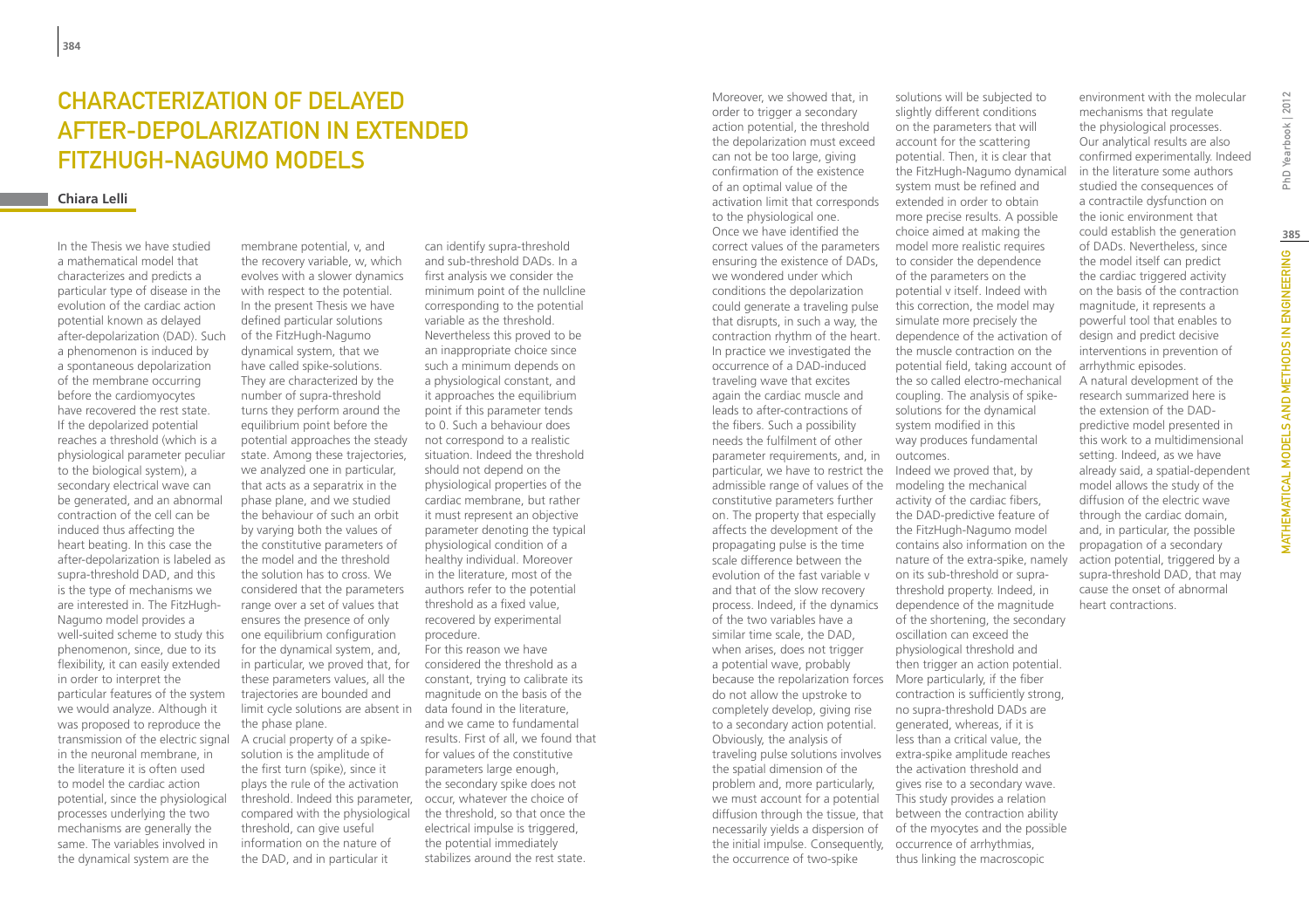# NON-CONFORMING HIGH ORDER METHODS FOR THE ELASTODYNAMICS EQUATION

### **Ilario Mazzieri**

#### **Introduction**

The study of wave propagation in elastic solids has a long and distinguished history. Indeed, since the middle of the 19<sup>th</sup> century, great mathematicians as Poisson, Cauchy, Green, Lamé and Stokes developed what is now generally known as the theory of elasticity. In the latter part of the 19<sup>th</sup> century the interest in the study of wave propagations in elastic solids has increased because of applications in the field of geophysics. Currently, wave propagation in solids is still a very active area of investigation in seismology because of the need for accurate informations on earthquake phenomena, and detection of nuclear explosions. In this thesis we aim at proposing and analyzing a family of nonconforming numerical methods capable of simulating elastic wave propagations in two and three dimensional configurations, characterized by the presence of irregular interfaces, heterogeneous materials as well as the capability of predicting correctly soilstructure interaction phenomena. The use of the elastodynamics equations to model the seismic response of heterogeneous earth media with irregular topography and internal interfaces is a subject that has been intensively investigated in recent years.

The study and development of high-order methods for simulating elastic wave propagation in seismic regions has been subjected to a tremendous growth, occurred in the past ten years. Recent developments in computational seismology have been based on numerical strategies as finite differences, boundary element methods and, more recently, spectral element (SE) methods. SE methods are based on highorder Lagrangian interpolants sampled at the Gauss-Legendre-Lobatto quadrature points, and combine the flexibility of finite elements with the accuracy of spectral techniques. Since they are based on the weak formulation of the elastodynamics In this thesis, we present a equations, they handle naturally both interface continuity and free combine the DGSE and MSE boundary conditions, allowing very accurate resolutions of evanescent interface and surface waves. Moreover, SE methods retain a high level parallel structure, thus are well suited for massively parallel computations. The main drawback of SE methods is that they require a uniform polynomial order on the whole computational domain, and this can lead to an unreasonably large computational and dissipation errors. effort, in particular in regions where a fine mesh grid is needed already to describe accurately the domain geometry. Therefore, it can be more adequate in

some cases to use a lower order method in the small elements to reduce the CPU effort without loosing much accuracy. Non-conforming high-order techniques, like the Discontinuous Galerkin Spectral Element (DGSE) or the Mortar Spectral Element (MSE) methods, allow to treat locally varying polynomial degrees of the basis functions, so-called p-adaptivity, as well as locally varying mesh size on the computational domain, h-adaptivity. The hp-adaptive version of these schemes is useful in complex 2 and 3-d models with small-scale features which have to be meshed with reasonably small elements to capture the necessary geometrical details of interest. new discretization approach to methods with suitable time advancing schemes for the simulation of wave propagations in heterogeneous media. To overcome the limitations of the existing approaches we will apply the non-conforming paradigm only at subdomain level. We show that the resulting formulations are stable, provide optimal approximation properties, and suffer from low dispersion

### **Discussion**

We start describe the physical phenomenon governing seismic wave propagations and we

derive the elastodynamics weak formulation. The geometrical and functional discretization of the problem is presented in the context of non-conforming approximations and the Discontinuous Galerkin and the Mortar spectral element methods are derived starting from a common weak formulation. The macro-regions called subdomains (usually associated to the earth's substrata, heterogeneous media, engineering structures) and the non-conforming approach is employed across subdomains' boundaries.

The quadrilaterals/hexahedras do not have to match between neighbouring subdomains, and different spectral approximation degrees are allowed. Therefore, the continuity of the solution at the skeleton of the decomposition is imposed weakly, either by means of a Lagrange multiplier for the MSE method, or by penalizing the jumps of the displacement in the DGSE method. Then, in each non-overlapping subdomain a conforming spectral finite element discretization is employed. Starting from a common displacement-based weak equation, we prove a priori error bounds for the non-conforming

semi-discrete formulations. We also discuss the algebraic aspects

computational domain is split into and the fourth order Runge-Kutta of the DGSE and MSE methods. Next we describe three different time integration schemes that could be used for the discretization of the system of ordinary differential equations resulting from the semi-discrete approximations. In particular we study the leap-frog (LF) scheme, the implicit midpoint (IM) method (RK4) method. Moreover we present error estimates for the fully-discrete-problem, obtained combining the non-conforming discretizations with the previous time integration methods. The semi-discrete and fullydiscrete non-conforming formulations are analyzed in Chapter 4 from the point of view of the dispersion, dissipation and stability properties. For wave propagation problems, the grid dispersion/dissipation criterion determines the lowest number of nodes per wavelength such that the numerical solution has an acceptable level of accuracy, while the stability criterion determines the largest time step allowed for explicit time integration schemes. Here, we propose a new generalized eigenvalue

formulation of the elastodynamics errors as well as stability bounds approach to determine sharp grid dispersion and dissipation for the LF and RK methods. This approach is based on the Von Neumann's method (plane wave analysis) and can be used

to determine dispersion and dissipation properties for different space and time discretizations. Then, a particular attention is devoted to the implementation aspects of the non-conforming approaches in a spectral element based code. Special emphasis is given to the description of the numerical strategies used for facing integral computations present in DGSE and the MSE discretizations.

Moreover, we propose an efficient way (in term of low memory storage and executing program velocity) to code DGSE and MSE approaches for wave propagations.

Finally, after the validation of the proposed schemes on two and three dimensional benchmarks available in literature, we addresses some real geophysical applications. At first we show the seismic response of a remarkable railway masonry bridge, and soft soil amplifications occurring on alluvial basin. Then, we present relevant earthquake scenarios, i.e., the case of the Grenoble valley (France) and the Canterbury plains near Christchurch (New Zealand). The latter results represent the state of the art in computational seismology.

**387**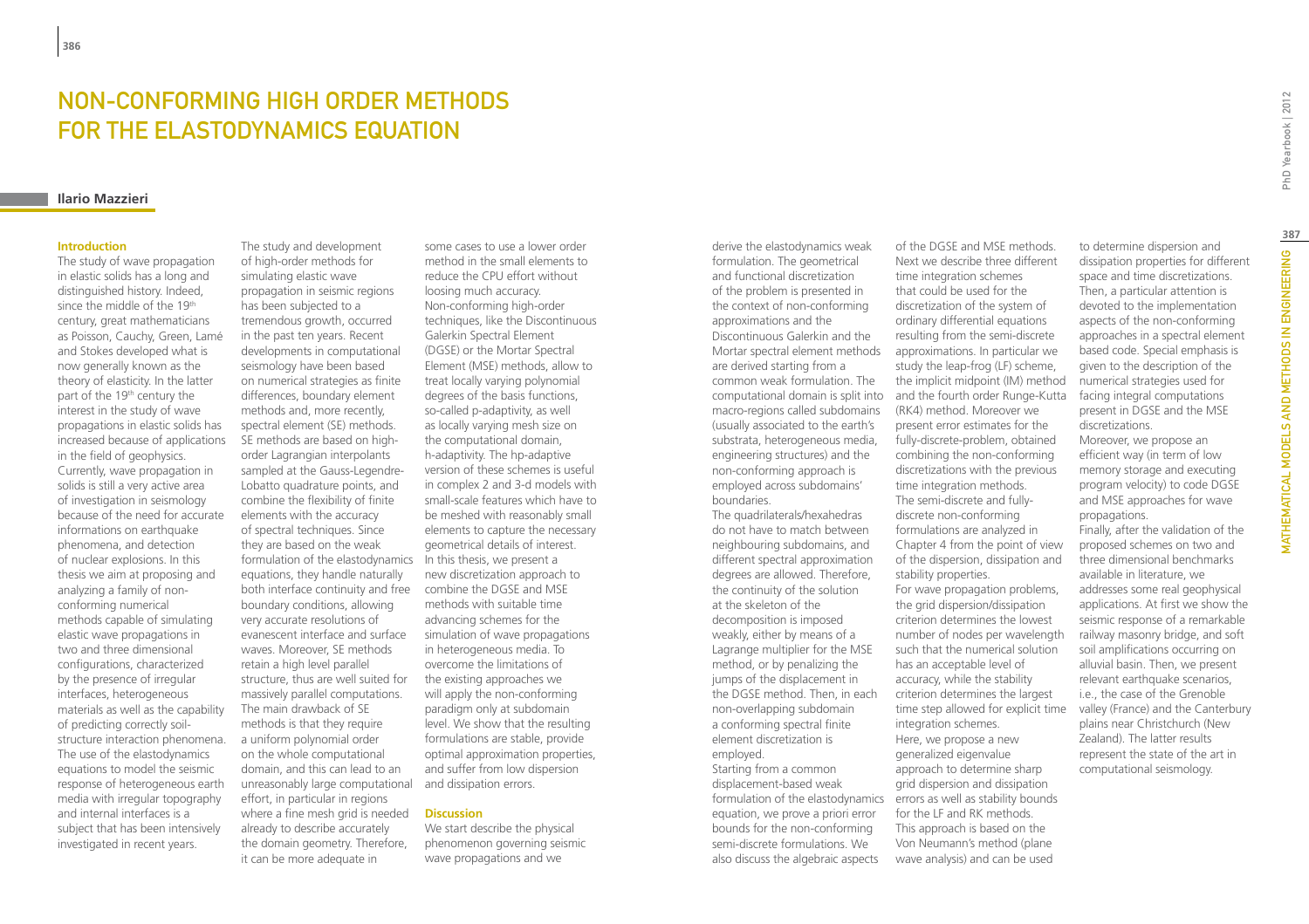# MATHEMATICAL AND NUMERICAL MODELLING of the evolution of mixtures of sand in aeolian dunes

### **Matteo Pischiutta**

The morphodynamics of desert sand dunes is due to two distinct physical mechanisms: the effect of the wind blowing on the sand surface which produces a flux of jumping sand grains said "in saltation", and the spontaneous generation of avalanches if the slope of the sand surface is steeper than the angle of repose. Given the long time scale to observe effective movement of a dune and the difficult reproducibility in wind tunnel, in the last decade mathematical modelling and numerical simulation of sand dune evolution have become an important subject of research. In the existing literature, the modelling is often based on a conservation equation for the mass of sand formulated by balancing the temporal variation of sand surface elevation with the divergence of the saltation and avalanches sand fluxes. The saltation flux is hence written in term of the shear stress exerted by the wind on the sand surface, whereas the avalanche flux depends on the local slope of the sand surface.

In this Ph.D. thesis we are interested in building a model for dune evolution when the bulk sediment is a mixture of sands with different characteristics. In particular, we consider sands which can be distinguished

only by their appearance, but which have the same physical characteristics such as diameter and density. Hence we will refer to "marked" and "clean" sediments. The interest in the evolution of the concentration of marked sediment is motivated by the industrial problem of remote sensing for hydrocarbon microseepage. In particular situations, the light hydrocarbons can in fact seep through the seal rock of the reservoir, and hence rise to the Earth surface. This hydrocarbon microseepage can induce geochemical and geophysical alterations in the sedimentary column, and the superficial footprint of these anomalies can be further detected with remote sensing techniques. Supposing that the microseepage induced alteration is adsorbed at the sand grain level, in deserts with moving dunes the superficial footprint of the reservoir can be dispersed by the transport of sediments induced by the wind.

In this work, the derivation of the complete three dimensional model of the evolution of mixtures of sands in aeolian dunes is accomplished by first assuming that sediment exchange between sand surface and superficial transport fluxes (for both the saltation and the avalanche dynamics) is limited in a superficial layer of finite

depth, called "active layer". On the one hand, this allows us to consider the substrate under the active layer as a zone where the concentration of marked sand is stored in depositional processes and remains unvaried since this zone is not involved in superficial transport processes. On the other hand, the concentration of marked sand in the active layer depends on the local balance between the mass of marked sand entrained from the surface and the mass of marked sand deposited from the superficial fluxes.

Hence, the mathematical model for dune evolution has been completely reformulated by expressing the temporal variation of sand surface elevation in term of the balance between the entrainment and deposition rates due to saltation and avalanches, instead than using the divergence of the sand fluxes as usually made so far in the aeolian literature.

We hence provide the constitutive relationship for the new variables introduced in the system. The entrainment and deposition rates due to the saltation dynamics are derived from the model of impact rate available in the literature by introducing a probability of rebound of the impacting grain. For the avalanche mechanism, we assume that erosion occurs



**1. As initial condition, the first smaller dune is made of marked sand; as it's faster than the bigger one, the two dunes collide. At different time steps, we see the concentration of marked sand during dunes collision.**

only if the slope exceeds the angle of repose, and introduce a probabilistic step length for avalanching grains which links the deposition rate to the upward entrainment rate. We also provide a possible characterization of the new parameters added to the system by fitting our model to experimental data existing in the offers the possibility for a literature.

Concerning the numerical simulation of the problem, at each time step we subsequently perform the update of the saltation and avalanche submodel. For the saltation dynamic, we calculate the wind field on the sand surface with a computationally efficient analytical theory of logarithmic boundary layer perturbation. Hence the system of conservation laws with source terms which describes the mass and momentum conservation of marked and cleaned sand in the saltation layer is discretized with

the conservative finite volume method, taking into account the source terms with an operator splitting technique. The results of sand dune evolution obtained with our formulation agrees well in term of dune shapes and velocities with those encountered in the literature. However, the new formulation differential evolution of sand dunes made up of a mixture of sands. Amongst the possible applications of our formulation, we can investigate the problem of dune collision from an original point of view. In fact, by assuming that one dune is made of marked sand, we can observe the evolution of the whole sedimentary structure during the collision, see Figure 1.

In the case of evolution of two dimensional dunes, we also provide a simplified formulation where the entrainment rate is written in function of the shear stress exerted by the

wind on the sand surface, while the deposition rate is linked to the upwind entrainment rate by assuming that the step length of a saltating grain is probabilistic with a given density function. Under some simple but physically based hypothesis, we show the mathematical equivalence of this formulation with a simplified model encountered in the literature. Hence this new formulation constitutes a great simplification of the problem with limited drawbacks, and it allows us to approach some large scale problems with affordable computational costs. In particular, we couple the system with a model of generation of marked sand due to hydrocarbon microseepage, and simulate the dispersions of the superficial footprint of the reservoir for large temporal and spatial scales.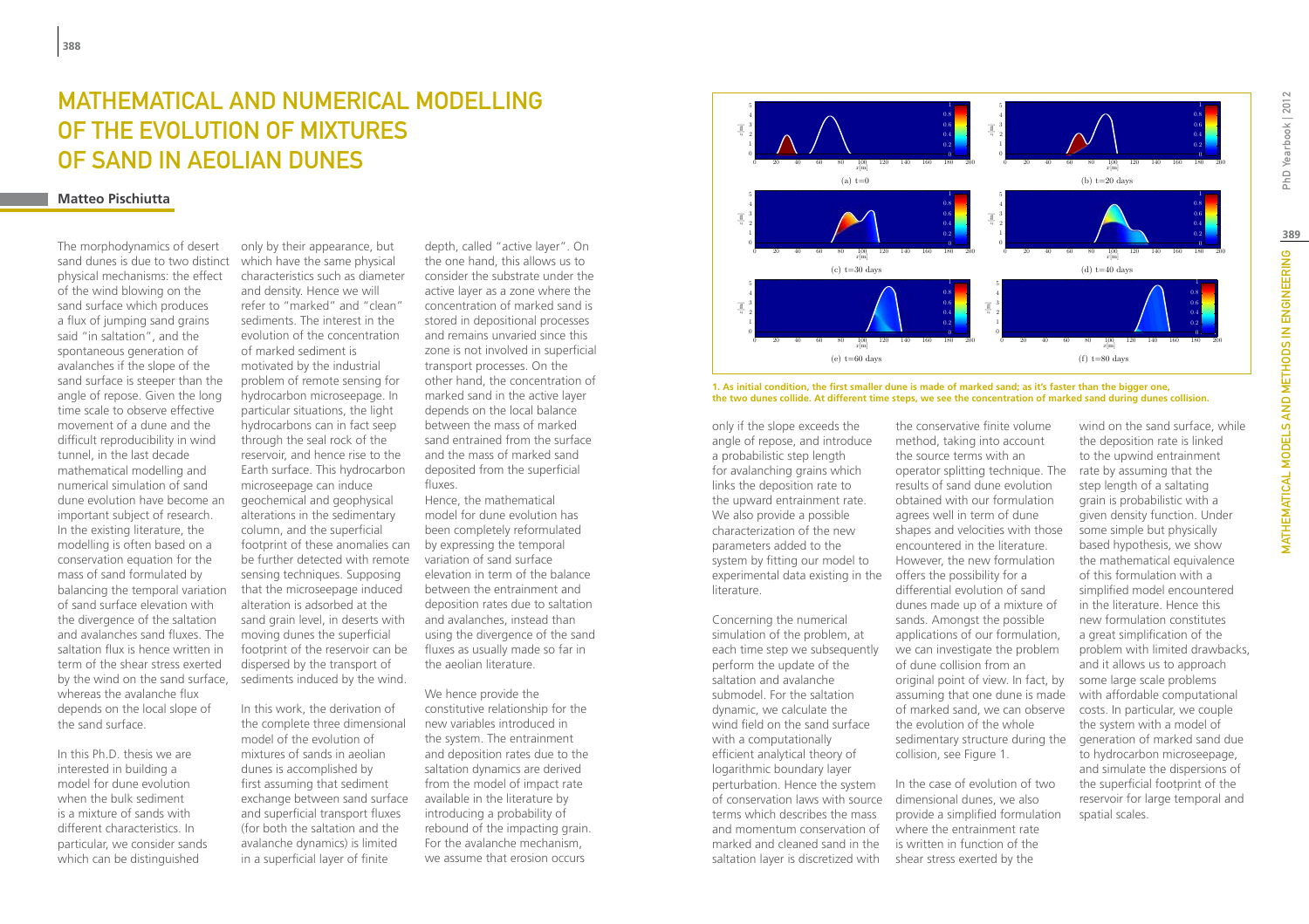# EFFICIENT PARTITIONED ALGORITHMS FOR THE SOLUTION OF FLUID-STRUCTURE INTERACTION PROBLEMS IN HAEMODYNAMICS

### **Matteo Pozzoli**

Aim of this work is to build efficient strategies for the solution of a fluid-structure interaction (FSI) problem that is a major issue in computational haemodynamics. In particular, we are interested in the FSI problem arising by the interaction between the blood flow and the vessel wall deformation. Tipically, this is a strongly non-linear coupled problem, as there is a substantial amount of energy exchanged between fluid and structure in each cardiac cycle. The main difficulties related to the numerical solution of a FSI

- problem are the following: 1. the fluid computational domain is an unknown of the problem (geometrical nonlinearity);
- 2. possibly, fluid and structure are non-linear (constitutive non-linearities);
- 3. the FSI problem is a coupled problem, since we have to guarantee the continuity of the velocity and of the normal stresses at the fluidstructure interface (interface geometrical continuity condition);
- 4. numerical instability could arise for high added mass effect, that occurs whenever the density of the fluid is comparable to that of the solid.

Concerning the first point, we can mainly detect two strategies: an *implicit treatment* of the interface position, through, for example, fixed point or Newton iterations, or an *explicit treatment*, by extrapolating the solution from previous time steps. Regarding the latter treatment, several theoretical results in the last ten years have shown that this strategy is able to guarantee the stability of related algorithms in the case of the linearized equations of infinitesimal elasticity. For what concernes the accuracy of such schemes, few results have been reported so far. However, in the haemodynamic context, when dealing with threedimensional real geometries and physiological data, it is still not clear whether the use of an explicit treatment of the FS interface is appropriate for pratical purposes. Concerning the second and the third point, after a suitable linearization of the physical and geometrical non-linearities whichever of the two strategies is adopted for the treatment of the interface position (implicit or explicit) - one has to deal with a linearized FSI problem, in the sense that we have eliminated the geometrical and physical non-linearities. However, this problem is still coupled through the interface continuity conditions.

Up to now, two strategies have been proposed namely the *monolithic* and the *partitioned*  approaches. In the first case, the problem is solved by building the whole FSI matrix, and then by solving the related linear system with a suitable preconditioned Krylov, domain-decomposition or multigrid method. Obviously, in this way the interface continuity conditions are automatically satisfied. Alternatively, in partitioned schemes one solves the fluid and structure subproblems in an iterative framework, until fulfillment of the interface continuity conditions. Since we are interested in developing modular algorithms, which allow the use of pre-existing fluid and structure codes, we do not consider the monolithic approach here. Finally, we remark that when the added mass effect is high (that is when the fluid and structure densities are similar) the performance of classical partitioned schemes, such as Dirichlet-Neumann, is very poor and a relaxatin is need to reach convergence. On the contrary, Robin-Robin (RR) schemes highlighted better convergence properties in presence of a high addedmass. In particular, it is shown that the Robin-Neumann (RN) scheme converges without relaxation and a big saving in computational time with

respect to the DN scheme is observed. Actually, the study of partitioned algorithms to solve the FSI problem with nonlinear materials is still a topic of interesting. In this work, we develop partitioned algorithms to solve the FSI problem by modeling the vessel using a linear infinitesimal elastic model and a set of non-linear elastic models. In particular, we have analised the following aspects:

- 1. Accuracy of non-implicit algorithms (explicit treatment of interface position).
- 2. Accuracy and efficiency of high order temporal schemes.
- 3. Introduction of hybrid implicit schemes to improve the efficient.
- 4. Study of partitioned algorithms to solve FSI with non-linear materials. 5. Clinical applications.

In this work we present an *abstract* framework, in which we rewrite the FSI problem through a Lagrange multipliers formulation and we propose two families of partitioned algorithms to face the geometrical, constitutive and interface non linearities. Indeed, different treatments of such non-linearity lead to different numerical schemes. In particular, in the first family of numerical methods we apply quasi-Newton methods to the monolithic formulation of the FSI task obtained in this work is the

problem, where the geometrical non-linearity is treated together with the consitutive ones, so that problem is fully linear. The second family of algorithms are based on a fixed point strategy, where the constitutive nonlinearities are treated together with the continuity interface conditions. For both families different exact partitioned algorithms are generated. In order to improve the efficiency, from these schemes we derive also inexact schemes where the geometrical and/or constitutive non-linearities are not solved exactly. Moreover, we study the accuracy of this kind of schemes by proposing an analytical test case for the FSI problem in the case of the linear infinitesimal elasticity. The second main goal of this

work is to develop efficient ways to build high-order temporal schemes for the solution of the FSI problem. We consider the *Newmark scheme* for the structure in combination with the *theta-method* for the fluid, as well as BDF schemes up to fourth order for both subproblems. In particular, for inexact schemes, we study if suitable extrapolations of the interface quantities at each time step improve the time accuracy and/or reduce the number of iterations on the interface position. A significant

fact that we are able to handle a particular haemodynamic application. More precisely, using clinical dataset of real patients, who were affected by artherosclerosis in their carotids, we model the fluid-dynamics in the carotids pre and post thromboendarterectomy (TEA), that is a surgical procedure to remove the plaque. We also analyse the response of the vessel when it is modelled with three materials characterized by a non-linear finite elasticity. In nearly future, this kind of study could result useful for the diagnosis of such deseases.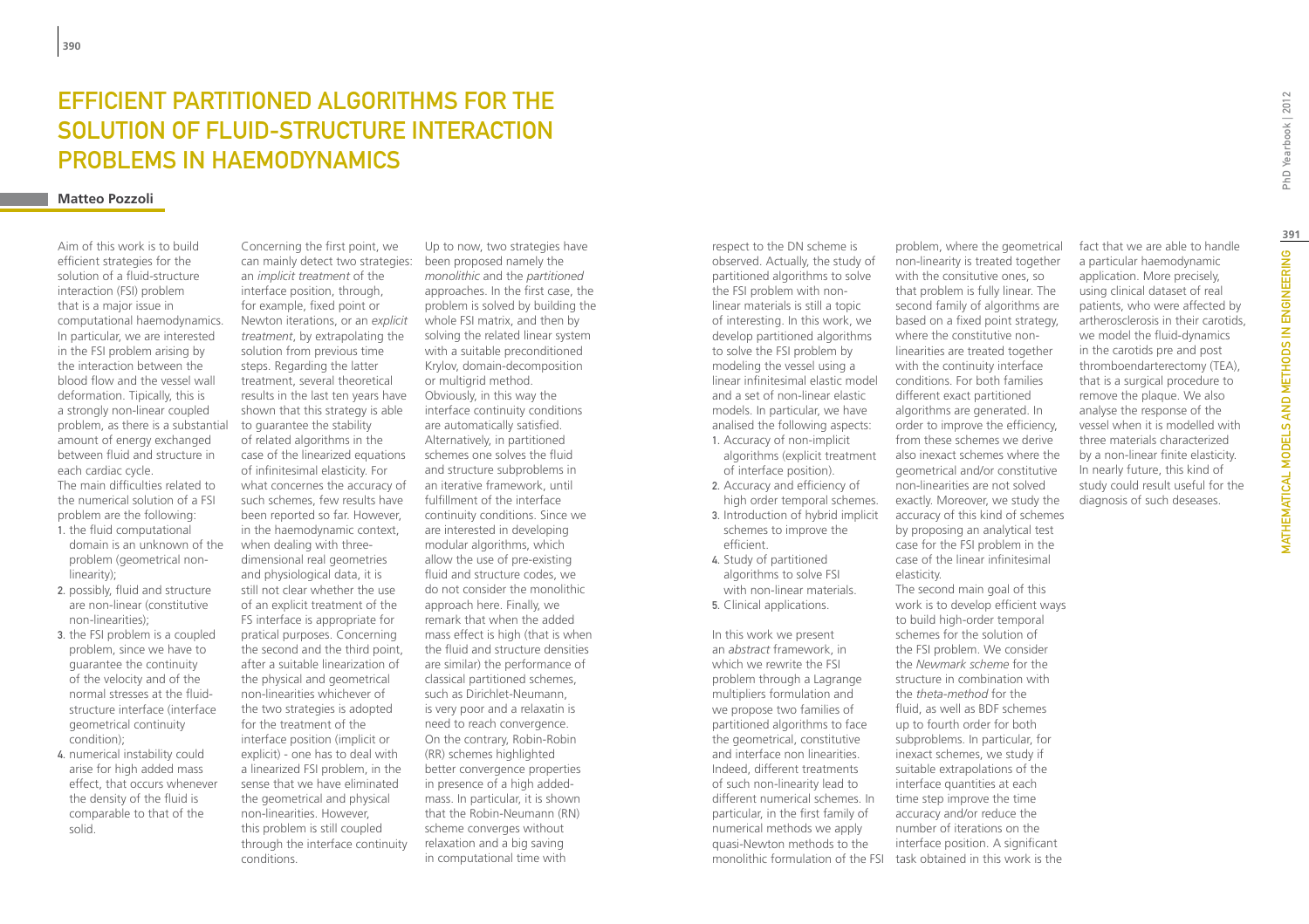# Polynomial approximation of PDEs with stochastic coefficients

### **Lorenzo Tamellini**

In the last decades simulation and prediction based on computational models have become widespread tools in science and engineering practice. This process entails the selection of a suitable mathematical model for the system of interest, the tuning of the parameters involved of a PDE solver. In this context, in the model, its discretization and finally its numerical solution. Each of these steps implies some errors: in this thesis we are concerned with the errors that stem from an imperfect knowledge on the system properties. This may be due to several reasons: a) precision issues in the measurament of some physical quantities (viscosity, permeability, density); b) nonmeasurability of the system (the permeability of the soil cannot be measured point-wise); c) intrinsic randomness or unpredictability of some quantity (wind loads, earthquake sources). In this thesis we do not deal however with ``model uncertainty'', i.e. we always assume that a suitable mathematical PDE model is available, and that the uncertainty is only affecting parameters of such model. We also assume that each uncertain parameter can be modeled as a random variable/ random field, and that the probability distribution of such random objects is known, either from experimental measures or from human expertise.

As soon as some of the parameters of the equation depend on a random event, so does the solution: each realization of the random parameters will correspond to a different solution (``input-output map''), through the evaluation the goal is usually to compute statistics of the solution, like mean, variance, probability of exceeding a threshold value (``failure probability''). Often one could also be interested in restricting such statistical analysis and S is the standard deviation to functionals of the solution, hereafter called ``quantities of interest''; in such case, the input-output map is usually called ``response surface''. This kind of analysis is usually referred to as ``Uncertainty Quantification'' or ``Forward Uncertainty Propagation'' from the parameters to the quantity of interest of the model.

Monte Carlo sampling is the most natural approach to solve the Uncertainty Quantification problem. It only requires generating a set of independent realizations from the parameters space, and solving the equation for each sample in the set: the statistical indices are then approximated by sample averages over the obtained set of solutions. Such method has a straightforward implementation and is fully

parallelizable. Moreover, its rate of convergence is independent of the number of random parameters considered: this is a desirable feature since the number of random parameters involved can be quite large, and many methods suffer from a degradation of their performance as this number increases, a phenomenon known as ``Curse of Dimensionality''. Such rate is however only proportional to S/sqrt(M), where M is the number of samples of the considered quantity of interest. This may result in massive computational costs since a single evaluation of the PDE solver may be an expensive operation.

To overcome this, in this thesis we explore the possibility of reducing the computational burden taking advantage of the possible regularity of the input-output map, by computing a polynomial approximation of such map ("surrogate model"). Once the surrogate model has been computed,

statistics like mean or variance can be approximated with simple post-process with almost no computational cost.

In this thesis we mainly consider systems governed by elliptic PDEs with stochastic coefficients,



**1. Standard deviation of the solution of a diffusion problem with circular inclusions with random.**

for which it is possible to prove analyticity of the input-output map. Therefore looking for a global polynomial approximation is sound. Yet, the construction of the approximated response surface will be in general a difficult task, since the quantity of interest may depend on a high number of random parameters: in particular this implies that standard techniques (finite differences, finite elements) are not suitable for the approximation of the response surface, and sparse strategies need to be introduced. We have focused on two types of sparse polynomial approximations: a) interpolant schemes (Stochastic Collocation), based on sparsegrid techniques; b) spectral projection schemes (Stochastic Galerkin), using orthogonal polynomials on the parameters space. In particular we have



**2. Mean vorticity field for a Navier-Stokes problem with random Reynolds number and rotating forcing field.**

performed a detailed comparison of the two methods, which was missing in the state-of-theart literature. We have then proposed some new strategies for the optimization of both methods. These strategies rely on the concept of a-priori adaptivity based on the possible anisotropy of the solution: we first individuate the parameters contributing the most to the variability of the solution and then build the polynomial approximation targeting a higher accuracy with respect to such parameters only, in order to reduce the ``Curse of Dimensionality'' effect. We have shown the efficiency of such improved approaches both on syntethic test cases and on a stochastic groundwater flow problem arising in the geological engineering practice.

We have also considered equations other than elliptic. In particular, we have tackled a Navier-Stokes problem with uncertain viscosity and forcing term with an alternative projection approach, the socalled ``Proper Generalized Decomposition'', that can be ascribed to the field of ``Reduced Order Modeling''. Such method is appealing since it improves the Galerkin method considered before: the adaptivity is ``automatically'' performed, i.e. the user does not need to run a preliminary analysis to detect the more important parameters, and the algorithm decouples the problems in the deterministic and stochastic domain, thus allowing for low computational costs and significant reuse of preexisting deterministic solvers. Finally, we have also addressed a second geological problem, namely, the geochemical compaction of a sedimental basin. For such problem we have proposed a hybrid interpolation/ projection strategy to perform a Sensitivity Analysis study, by computing the so-called Sobol'

indices.

MATHEMATICAL MODELS AND METHODS IN ENGINEERING | W<br>MATHEMATICAL MODELS AND METHODS IN ENGINEERING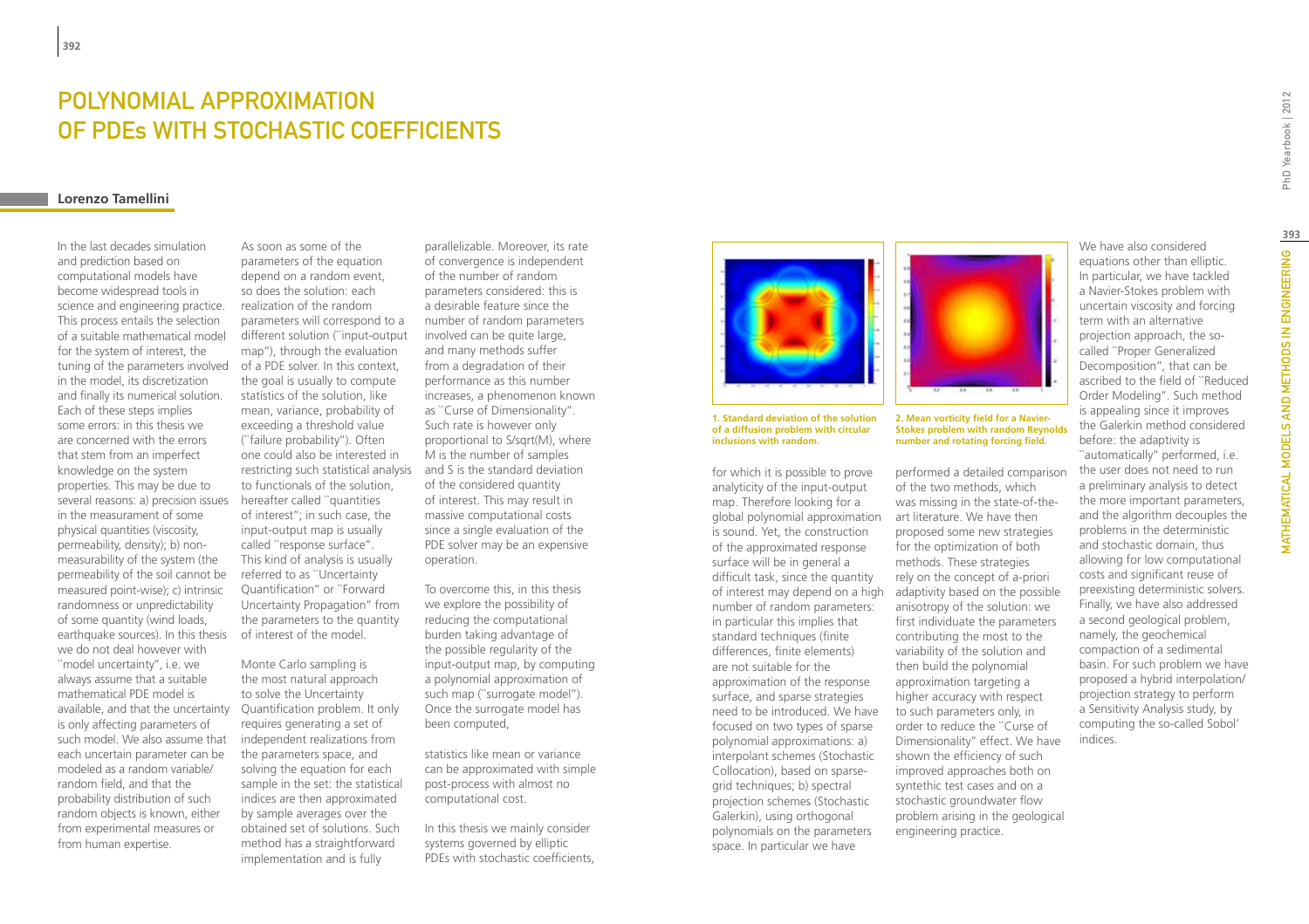### CLASSIFICATION OF FUNCTIONAL DATA in the presence of Spatial Dependence

### **Valeria Vitelli**

The general framework of the PhD thesis is the analysis of high dimensional and complex data. The peculiarity of all the considered problems and case studies is the combination of different sources of complexity: high – dimensionality, spatial dependence, geo – referencing, high sample size. The main aim is performing data classification, i.e. reconstructing a latent field of labels which influences the distribution of the observed (functional) signal. This classification problem motivates the first part and most of the second part of the thesis. Indeed, the general paradigm here discussed, at least in the framework of spatially dependent functional data, can be adapted to different problems arising in the applications, and to different purposes: dimensional reduction, regression… but the main focus remains on the development of methods and algorithms for the classification of functional data. The PhD thesis is articulated in three parts: the first part concerns the classification of functional data when spatial dependence is not present, while with the second one we enter the more general framework of spatially dependent functions. Here, innovative classification and dimensional reduction methods, suited for the case of functional data indexed by

the sites of a spatial lattice, are presented. In the third part of the dissertation, all the analyses we have conducted and all the results we have attained within the eni project that funded the PhD grant are detailed: this scientific endeavour has motivated the development of many of the methods described in the first two parts of the dissertation. While the first two parts of the dissertation correspond to its public part, the third one is subject to confidentiality constraints, and can not be disclosed. In Chapter 1, an introduction to many issues arising in the treatment of functional data is given. The focus is on the problem of clustering functional data, which in this Chapter are assumed to be an independent sample. The problem of data misalignment is also introduced and discussed as a further source of complexity in the analysis of functional data. The most interesting and innovative part of this Chapter is not the methodology, since it serves only as an introduction to techniques that will be useful in the subsequent Chapters, but the case study: it shows the application of functional data classification techniques to a very complex dataset of ECG curves, with the aim of automatically detecting different cluster functional data and coronary ischemic diseases

on the basis of the sole ECG morphology, without relying on any clinical information. To our knowledge, this is the first attempt to apply functional data analysis techniques to the automatic diagnosis of heart pathologies.

Chapter 2 focuses on the problem of jointly clustering and aligning a sample of independent functional data. Indeed, when treating functional data, one has to take into account a very specific source of variability, which can confound the results of the classification: phase variability. Starting from the methods discussed in Chapter 1, an innovative joint solution to the two problems of clustering and alignment of functional data is described. This novel procedure proves to be very effective in real data applications, when no a-priori information is available on data misalignment (e.g. landmarks). The proposed framework for performing joint clustering and alignment is tested on a benchmark dataset for functional data analysis: the Berkeley Growth Study dataset. In Chapter 3 we further discuss the problem of clustering functional data, by also considering the issue of feature selection. The definition of a proper methodology able to jointly to select the features



**1. Results of clustering of spatially dependent functional data from the Surface meteorology and Solar Energy database: in the left panel, average normalized entropy obtained with different choices of K and for n = 100, 300, 500, 1000; in the top – right panel, goodness – of – classification index associated to the final**  classification with  $K = 2, \ldots, 10$ , and for  $n = 300$  and  $n = 500$ ; in the bottom – **right panel, final classification map obtained via a majority vote on frequencies of assignment to clusters, and by setting K = 5.**

which are the most relevant to the clustering scope is urgent in the infinite dimensional context, due to the high data dimensionality: in many applications, having a sparse clustering solution can lead to more reliable, interpretable, and robust results. We propose an innovative generalization of the problem of sparse clustering to the infinite dimensional setting: it is stated as an optimization problem, whose solution exists under reasonable assumptions. The method is again tested on the Berkeley Growth Study dataset, and a comparison with the analysis described in Chapter 2 is also discussed. With Chapter 4 we enter the second part of the thesis. In this Chapter, the innovative methodology proposed for the classification of functional

indexed by the sites of a huge lattice, is fully introduced and described. To our knowledge, the problem of treating functional data indexed by a lattice had never been taken into account in the statistical literature on functional data. A common approach to treat such a kind of data is to resort to spatio – temporal modelling, often relying on very restrictive assumptions on the stationarity of the process with respect to the spatial component. The proposed innovative clustering technique is instead non – parametric: it is based on the bagging of coarse classifiers, which are obtained by repeatedly accounting for spatial dependence via random systems of neighbourhoods (random Voronoi tessellations). The

data with spatial dependence,

tested via a battery of simulation studies. The application to a real data set, concerning clustering of irradiance patterns for solar power applications, is also reported. One of the attained results is shown in Figure 1. Finally, focus of Chapter 5 is the generalization of the strategy proposed in Chapter 4 to a problem of dimensional reduction. This generalization is motivated by a case study concerning functional mobile – network patterns in time, geo-referenced on the metropolitan area of Milan: the analysis of these data has a possible innovative impact on a city planning analysis of Milan, and it can provide information about people mobility and behaviour. The generalization of the Bagging Voronoi strategy to a different problem with respect to classification is not trivial, since the aggregation part of the algorithm has to be carefully modified: for this particular application, the aggregation strategy is obtained through a novel 1-median alignment algorithm. The results of the analysis are disclosing patterns amenable of a clear spatiotemporal interpretation, e.g. average population density, working and residential activities, universities, shopping, leisure, and morning/evening road/railways commuting.

method has been extensively